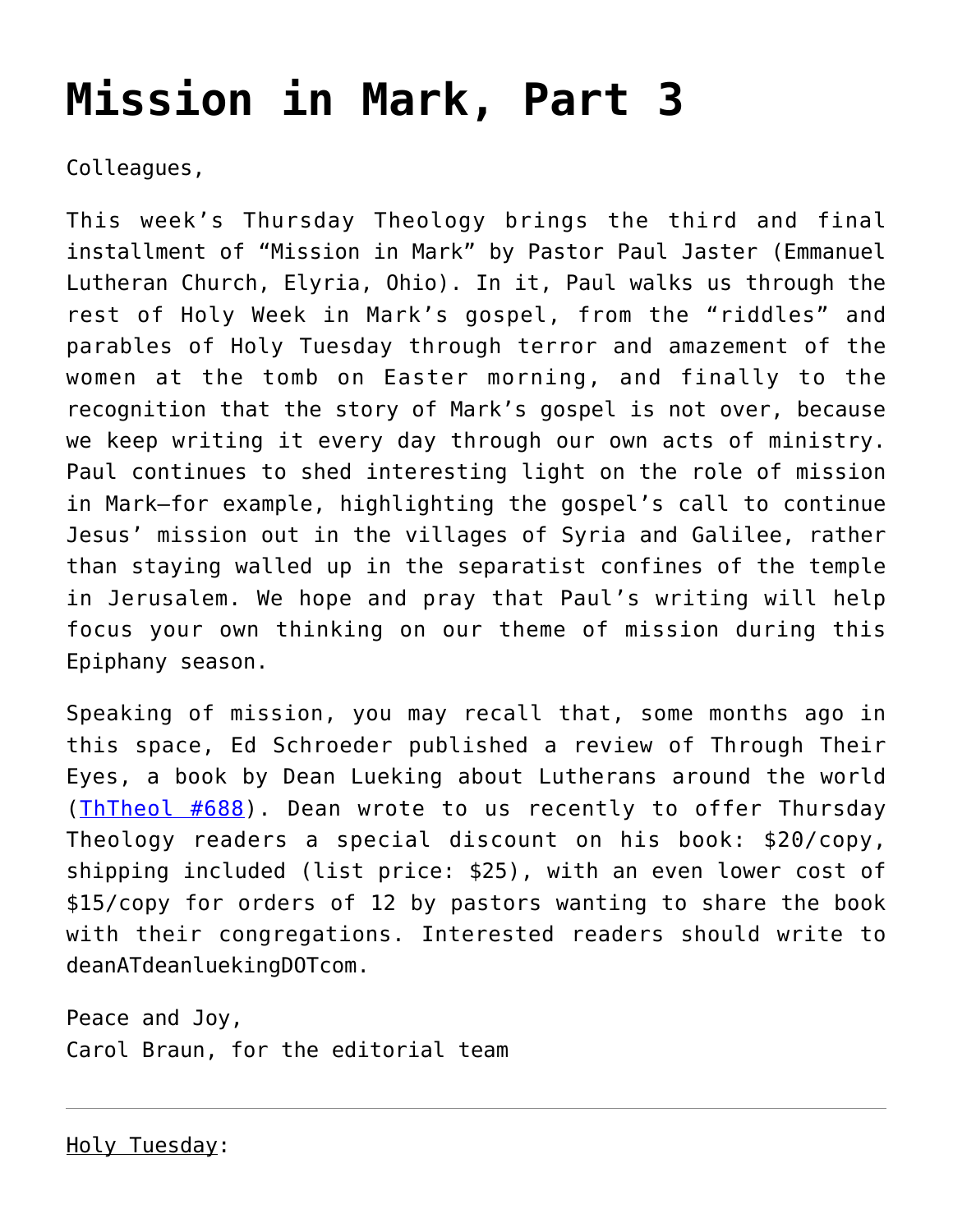Last day in the temple. Longest discourse. Six aggressive "royal riddles." Royal because they strongly hint at Jesus' rightful kingship/lordship/sonship. Riddles because they do not say it 100% explicitly.

Riddle #1: For chief priests, the scribes and elders. The baptism of John the Baptist—did it come from heaven or was it of human origin? The right answer: The baptism of John the Baptist comes from heaven and so does Jesus.

Riddle #2: Parable of the Wicked Tenants. And "they realized that he told the parable against them!" Roman occupation led to new farm techniques and new debt laws. Small ancestral farms were becoming large estates in Judea and Galilee. Many became tenants on their own land to absentee landlords—some of whom were the wealthy priestly families in Jerusalem cooperating with the Romans and managing the temple. Twice Josephus tells of slaves of the high priests (thugs similar to those who will arrest Jesus) coming and forcibly removing tithes from the threshing floor which then causes poorer village priests to starve (Ant. XX, viii, 8; ix,2). And so it is no accident that, during the revolt in ad 66, the first act of the rebels once they seized control of the upper city was to burn the public archives in the temple where the records of debt were kept. High priestly families were major owners of that debt. One Dead Sea scroll speaks of the aristocratic "priests of Jerusalem who will amass for themselves wealth and gain by plundering people" (1QpHab 2:8). And lower priests allied with the Zealot party to seize control of the temple and its cult from the high priestly families collaborating with Rome.

This parable captured the social situation to a tee. Aristocratic priestly families were also literally "violent robbers" (lestes) hiding in their "safe house" (the temple), because they (a) robbed and exploited the poor by their tithes,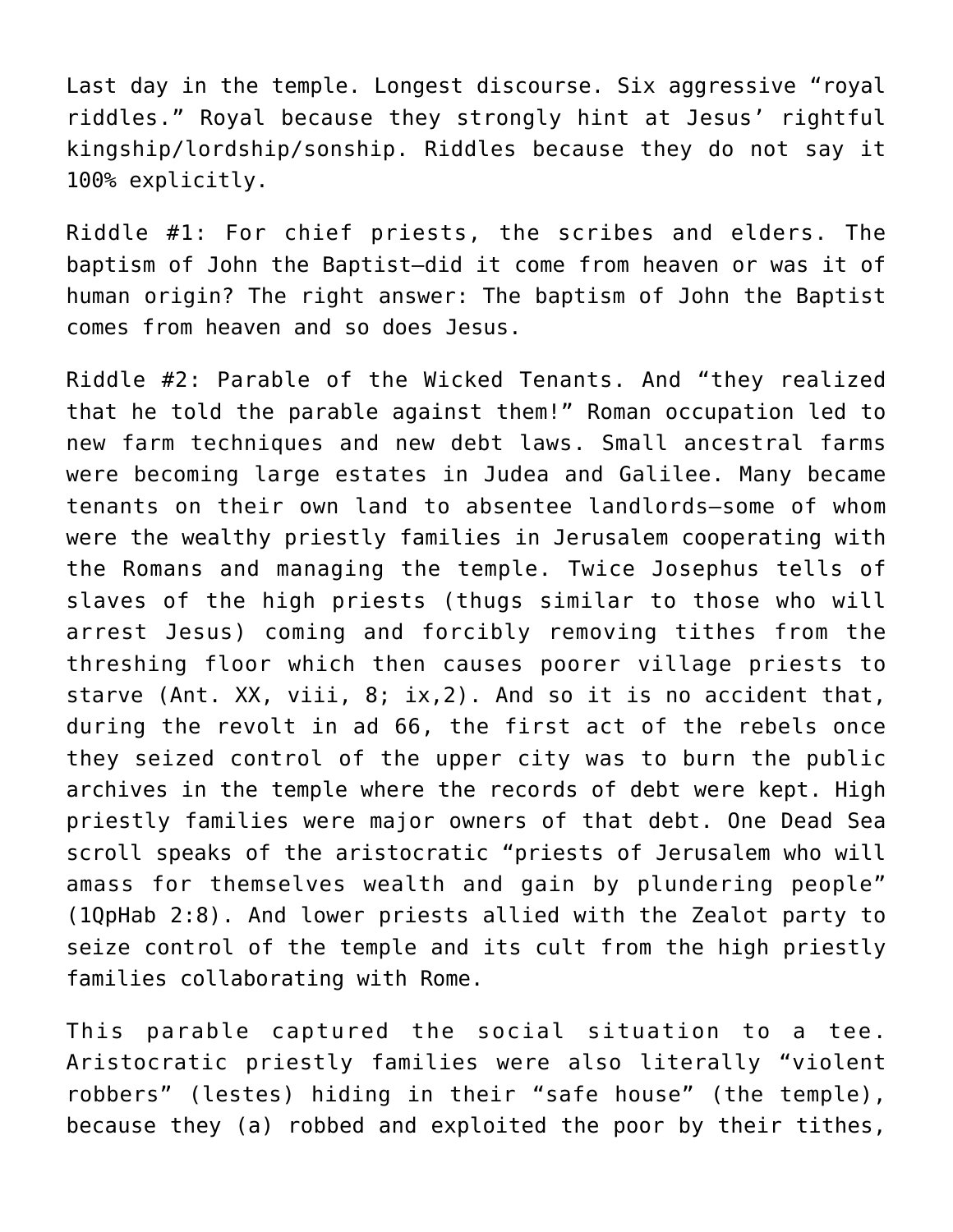(b) sent thugs to enforce the payments of tithes to the point of letting poor, rural priests starve, (c) preyed upon debt and confiscated ancestral farms in violation of the Torah's mandate to loan to fellow Jews when needed and not charge interest, (d) created an oppressive situation by their collaboration with the Romans that caused zealous "freedom fighters" in response to use the temple as a place and platform to plot their revolts, especially during the festival of Passover, e.g. Barabbas, (e) devoured the homes of widows, while at the same time showing off with prayers and seeking places of privilege, and (f) coercively took advantage of the very ones they were sent to serve. As a consequence, as the prophets said, the temple would be destroyed and given to another. Jesus warns that the stone/son [a Hebrew wordplay] that the builders rejected would become the cornerstone. The crucified Jesus, God's son (ben), replaces the temple, made of huge and magnificent stones (eben), as the center of the true worship of God, the place where God manifests his presence.

Riddle #3: A trap set by the Pharisees and Herodians. Is it lawful to pay taxes to the emperor, or not? Jesus' famous answer is "Give to the emperor the things that are the emperor's, and to God the things that are God's." But what does Jesus mean by that? This one sentence can be taken at least four different ways!

(1) It can mean "Pay the tax; God rules through the Caesar." A Herodian would say that, and the Sadducees. Paul. Josephus. Luke. Luther. (2) Or, it can mean "The money is idolatrous (a graven image and unclean); pay it and get that damn stuff out of here!" Some Pharisees would say that. Maybe some Essenes too. (3) Or is Jesus quoting Mattathias, the one who starts the Maccabean revolt, whose last dying words are "Pay back the gentiles in full, and obey the commands of the law" (1 Macc. 2:68)? In other words, "Give to Caesar Caesar's—namely, a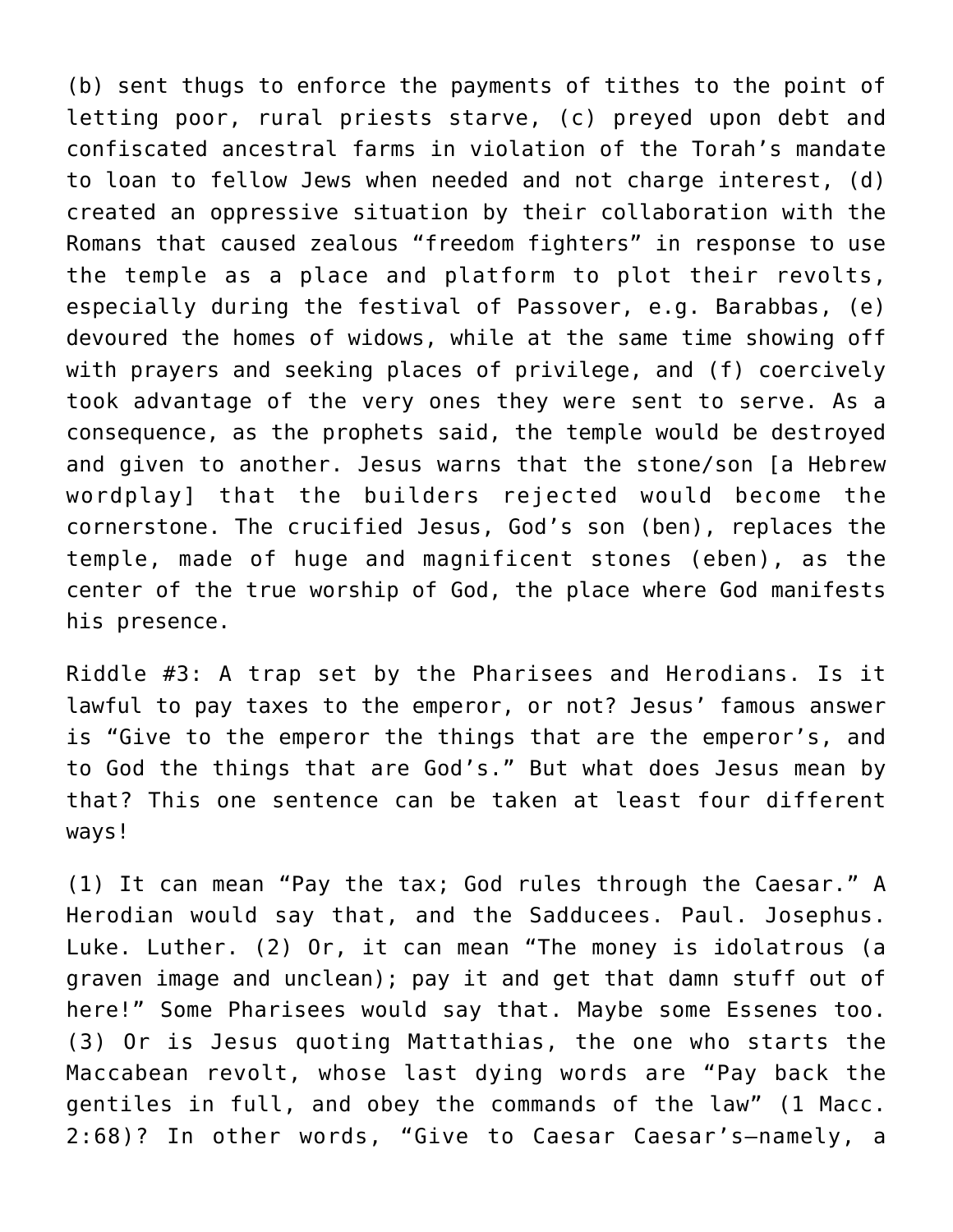sword." Like a zealot or the zealous would say. (4) Or, is Jesus really messing with their heads and saying, "Everything is God's, including Caesar, too. Caesar, the great Roman emperor, is only a tenant, who must one day also give account to God." Bottom line: Jesus says something to which everyone could agree AND by which everyone could equally be offended.

Riddle #4: For Sadducees, "who say there is no resurrection," and so they create an absurd scenario with a woman who had seven husbands and ask, "In the resurrection whose wife will she be?" Answer: No one's, for there isn't any marriage in the resurrection. And this only goes to show that "you know neither the scriptures nor the power of God," for God "is God not of the dead, but of the living," as the book of Moses clearly implies (and as the resurrection of Jesus will soon prove).

Riddle #5: A sympathetic scribe: "Which commandment is the first of all?" Answer: The Shema, "Hear, O Israel: the Lord our God, the Lord is one; you shall love the Lord your God with all your heart, soul, mind, strength" and "You shall love your neighbor as yourself." Except, Jesus redefines "who" the neighbor is. Not just the tribe or clan, but everyone.

Implicit in Jesus' response is a criticism: When Israel engages in violent separatism, Israel violates its own most basic confession-that God is one. If God is one, then we all are God's children—equally. We are all of the same tribe.

Just think what it would mean if the three great monotheistic religions took the words of Jesus to heart. We violate our own most basic creed, when we fight with one another. More wars have probably been caused by monotheism than by anything else. Religion kills. And yet religious wars are the most fundamental violation of our very faith. God is one.

Riddle #6: For the crowd. "How can the scribes say that the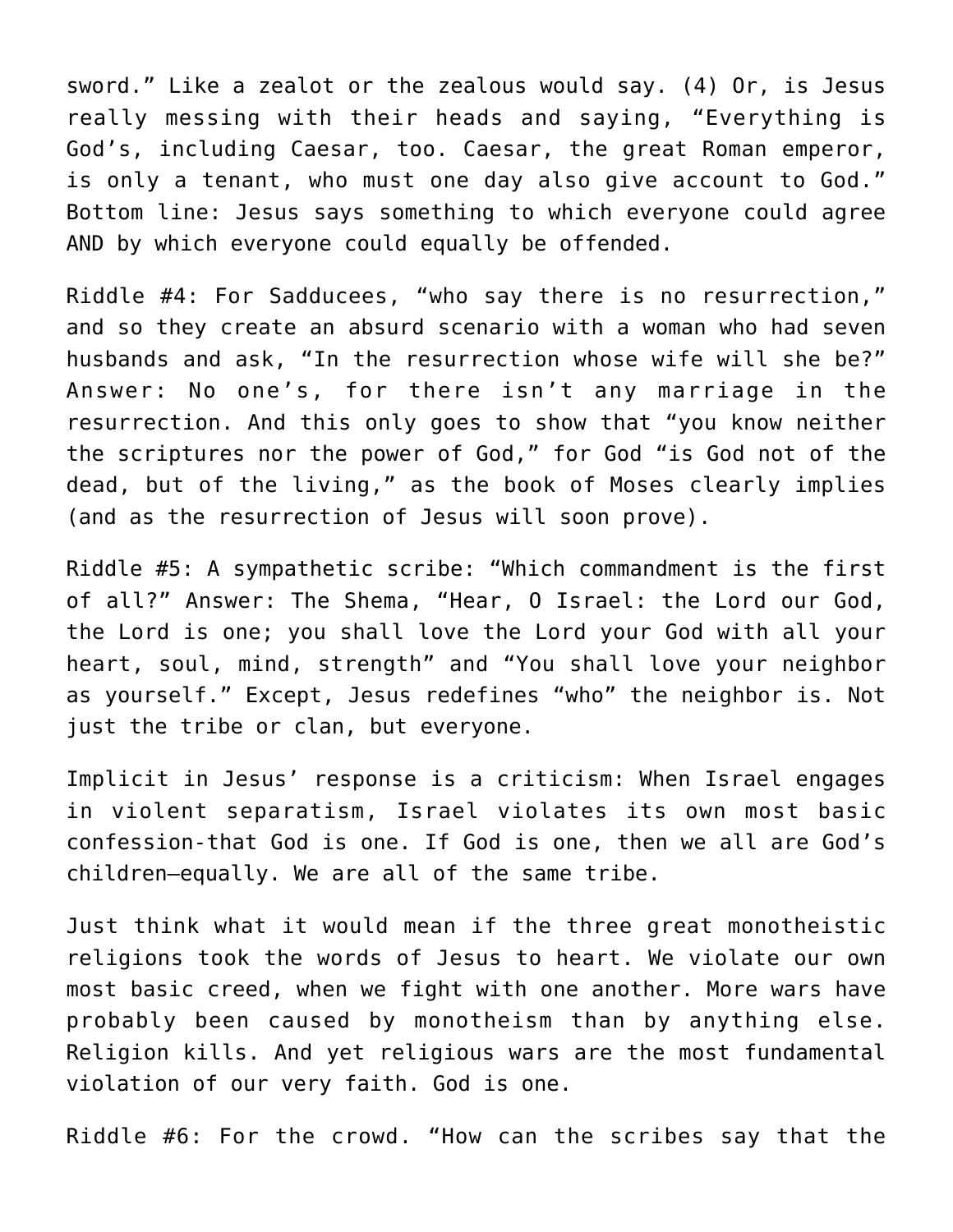Messiah is the son of David" when "David himself, by the Holy Spirit,…calls him Lord?" Answer: Jesus, son of David, is also Jesus, Son of God and son of man (a heavenly figure, à la Daniel 7), and therefore David's superior. Jesus' opposition to the violent abuses of a state-run, aristocratic temple is the very reason Mark's Jesus downplays Jesus as the Davidic messiah (one who forcefully centralizes his power via the temple) and in its place uses the superior and nonviolent son-of-man figure of Daniel 7, the Human One (a truly humane ruler rather than a "beastly" one) who has a superior authority (Myers, 63). It also explains the "Messianic Secret" in Mark. Jesus is not saying to his disciples, "You have it right, but keep it a secret," but rather "You have it wrong, so shut up!" (Crossan).

The riddles end with Jesus' denunciation of the scribes who want places of high honor and yet devour the houses of widows—widows like the poor widow who was conned by the temple rhetoric to put into the offering the very last two pennies that she had.

Mark 13 is often called the "Little Apocalypse." From the Mount of Olives "opposite the temple" (both physically and polemically), Jesus predicts in apocalyptic terms what will happen if the violent separatists continue on the path they are on and try to revolt against Rome. And yet, this passage is actually "anti-apocalyptic." For Jesus is insisting that the destruction of the temple is NOT the end of the world nor the loss of God's presence or existence. Rather it is only the end of a corrupt, imperial state temple system that has brought divine judgment upon itself by its neglect of social justice.

And it doesn't take a divine prophet to foresee the destruction. As a boy Jesus saw what happened at Sepphoris [SEF-uh-ris, Zipori] just three miles from Nazareth, when Judas the Galilean led a tax revolt against Rome in 4 bc, the year of King Herod's death. The Roman legate in Syria marched in with a legion,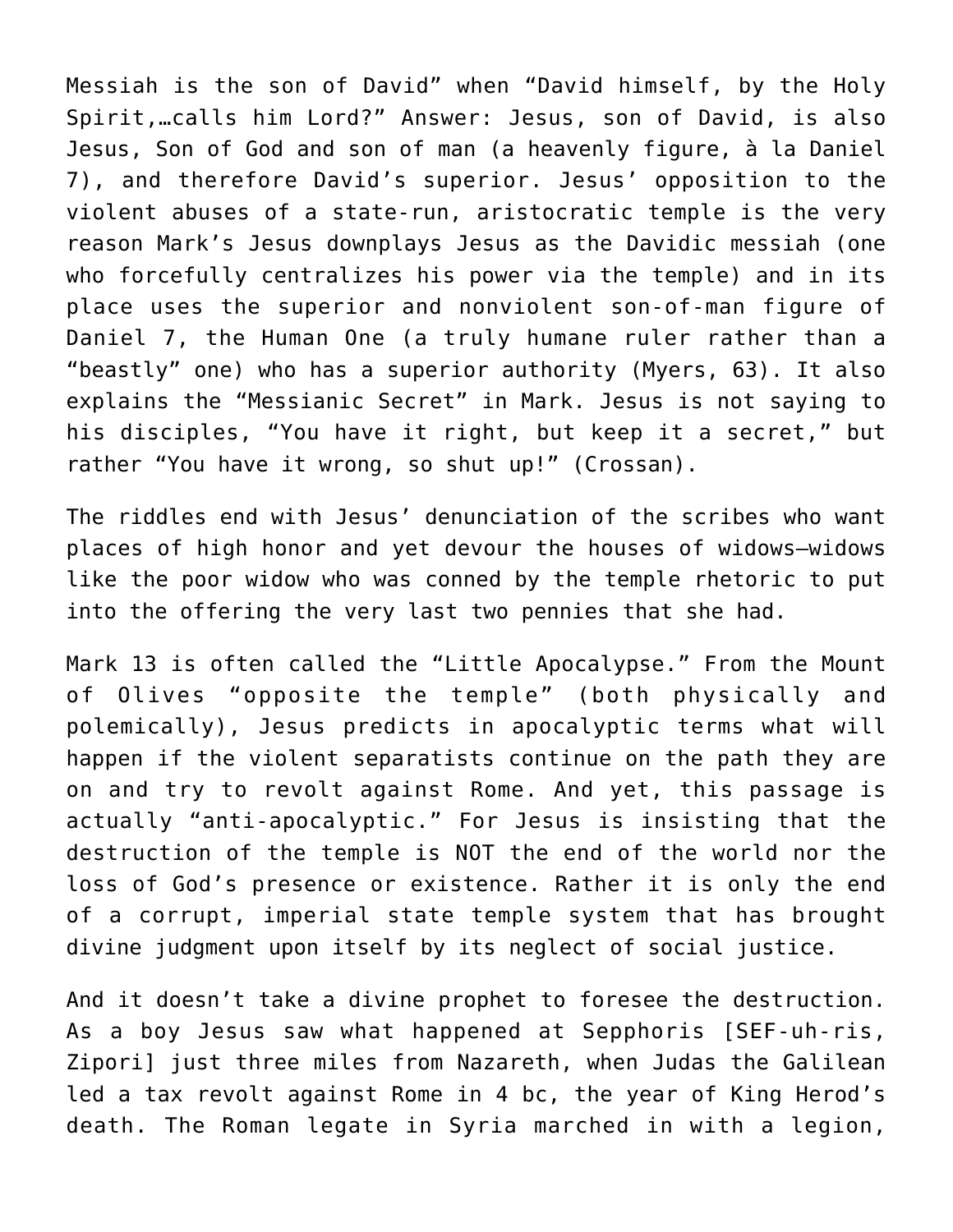burned down the town, and marched out with slaves. Don't we also often sense we are headed to disaster of apocalyptic proportions due to the mistaken actions of the zealous right or left? And yet, the good news of advent, the Son of Man comes with great power and glory. And so, learn the lesson of the fig tree and know that he is near.

This chapter gives clues to Mark's community: A community directly affected by the Jew revolt in Palestine (ad 66-70). The impending (or recently accomplished) destruction of the temple does not mean the end of the age and Christ's return, as some surmised. Followers of Jesus should pray and flee from the temple, rather than to it as a place of refuge, like the freedom fighters did. They should be suspicious of prophets who deliver new messages in the name of the risen Lord. The gospel may be written for Christian house churches in Galilee or Syria who are distancing themselves from the disciples headquartered in Jerusalem. Their role in the great revolt is not to hole up in the temple and fight like the zealots did, but rather to continue the compassionate and inclusive mission of Jesus in the villages of Syria or Galilee.

Mark deliberately departs from the traditional apocalyptic form in order to correct the twin errors of his contemporaries. Mark's focus on the cross set him against those who used apocalyptic symbols to legitimate a "holy war" against their enemies. And by anchoring his story of discipleship in the lived world of his audience, he stood against those who used heavenly visions to legitimate withdrawal from political struggle into gnostic communities (Myers, 104).

## Holy Wednesday:

Jesus is lavishly drenched by an unnamed woman in oil and thereby anointed for burial. In Mark's gospel, besides the angels in the wilderness, it is only women (not the male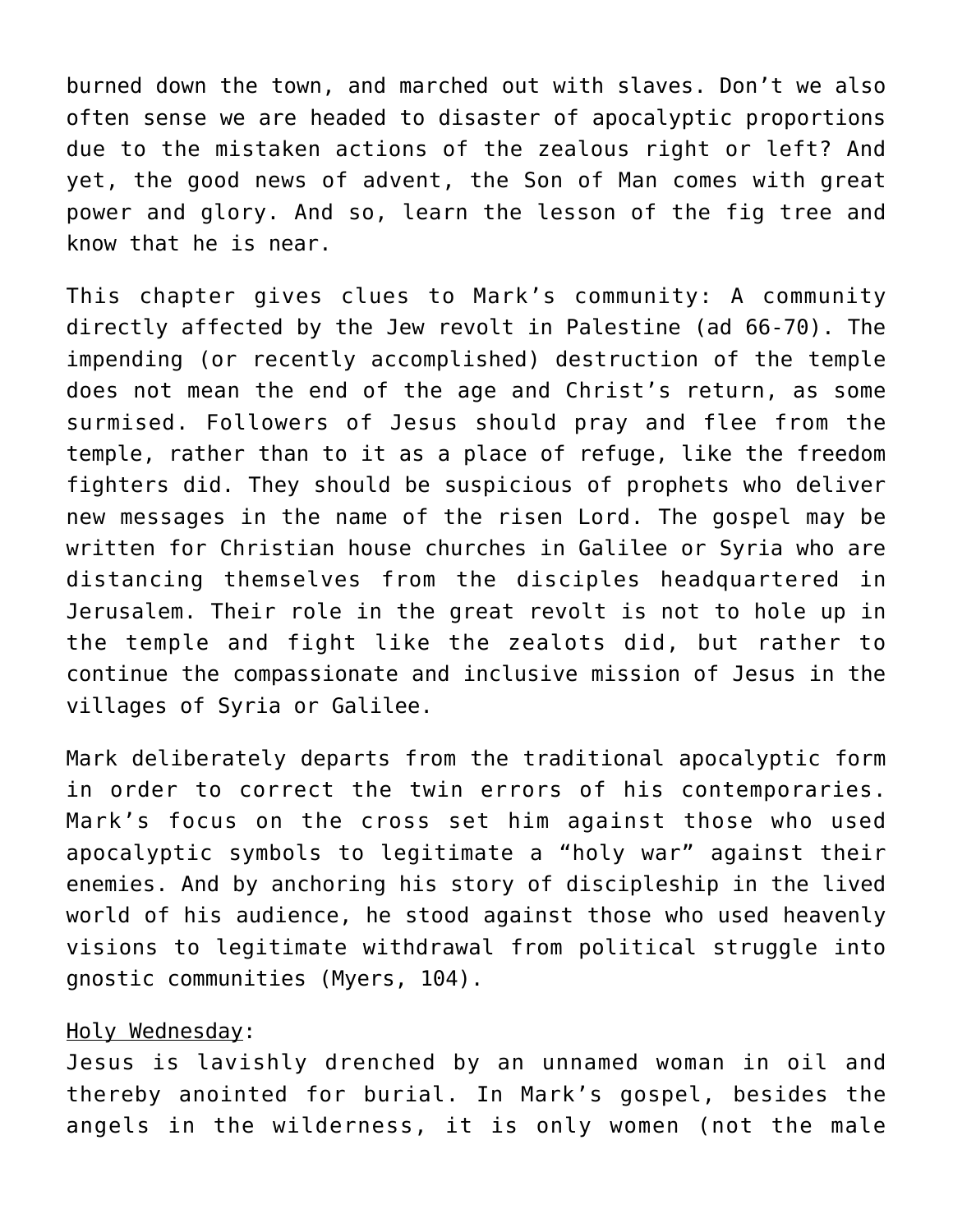disciples) who "serve" Jesus and who follow Jesus all the way to the cross.

## Maundy Thursday:

Passover continues the exodus themes. The lamb sacrificed for Passover was not for the forgiveness of sins, but was food for a journey out of bondage into freedom.

At the Mount of Olives, Jesus says, "You will all become deserters; for it is written I [God] will strike the shepherd, and the sheep will be scattered. But after I am raised up, I will go before you to Galilee" (Mark 14:27-28). God is the one who ultimately allows or causes Jesus to die, but will also raise him; Galilee, not Jerusalem is the place of postresurrection mission. "What takes place is both foretold in Scripture and accepted in obedience by Jesus" (Hooker, 344).

Jesus to the temple guard, "Have you come out with swords and clubs to arrest me as though I were a bandit [lestes, terrorist, violent separatist]?" (Mark 14:46). They are the ones acting like and for bandits, and here they come out after Jesus like he is one.

"The allusions to Zechariah 9-14 in Mark 14:22-28, then, may well be read by Mark and his audience in such a way that they provide a contrast to the interpretation of those passages circulating in Jewish revolutionary circles known to them. Instead of seeing the arrival of the kingdom of God in the appearance of a triumphant Messiah figure on the Mount of Olives, a miraculous deliverance from Jerusalem from the Gentile armies that surround it, and a resanctification of the Temple through its cleansing from pagan influence, Mark would see the arrival of the kingdom of God, paradoxically, in the deliverance of Jesus to his Jewish enemies on the Mount of Olives, his humiliating death at the hands of Gentiles in Jerusalem, and the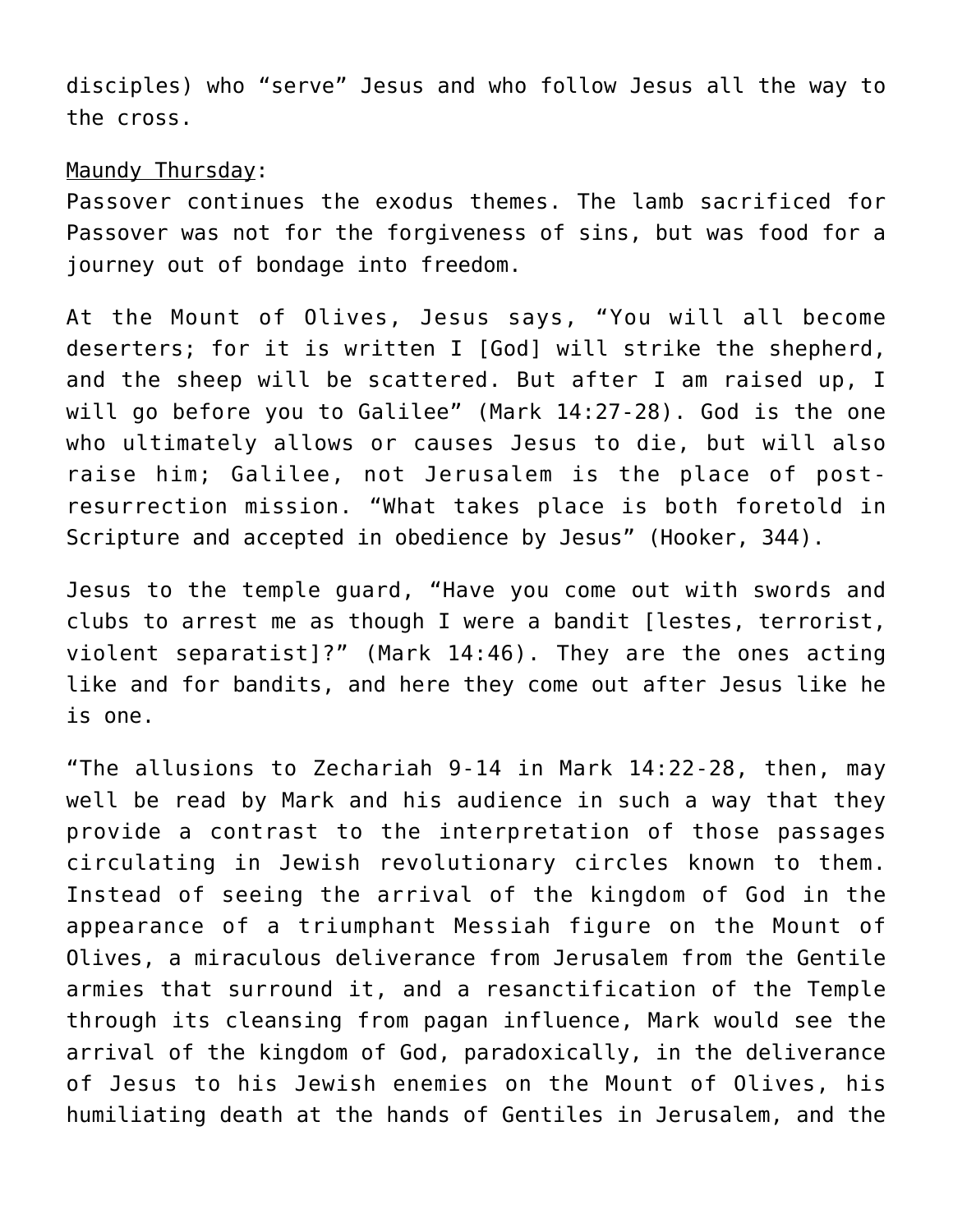proleptic act of Temple destruction that accompanies that death" (Joel Marcus, The Way of the Lord, 161).

## Good Friday:

The charge against Jesus is based on his threat against the temple. Jesus is asked point blank, "Are you the Messiah, the Son of the Blessed One?" No riddles now. And Jesus says, "I am," and identifies himself as the son of man of Daniel 7, who acts on earth with the full authority of God. Jesus claims a status even higher (!) than the high priest asked about. Jesus identifies himself as the "Son of Man" of Daniel 7, a "heavenly figure" and final judge, which includes being judge over the very high priest and temple authorities who are judging him.

As a result the charge is "blasphemy," the verdict "guilty" and the sentence "death" (which should be by stoning). And justly! The priestly council is acting on good authority—God's own. This is God's word against God's word again. Jesus' claim "I am the Son of God" vs. the Torah's insistence that to take God's name in vain is blasphemy. It is religion that is killing Jesus. God's word of law. A law that says that sinners must die. Religion kills.

But, of course, the Romans are in charge, and the temple leadership needs to cooperate and collaborate with the Romans. The charge is changed from blasphemy to treason, that is, Jesus' royal claims. However, even in the temple action, Jesus is a threat to Rome because the Romans took the sanctity of all temples seriously, not least because sacrifices for the emperor were offered in them. To the Roman, desecration of a temple was seen as a capital offense (Witherington, 314). So, Jesus is put to death by crucifixion, the most violent separation of them all—by both the highest religious and the highest civil Godgiven authorities of the time—IF you are talking about the law, that "lording it over" kind of authority.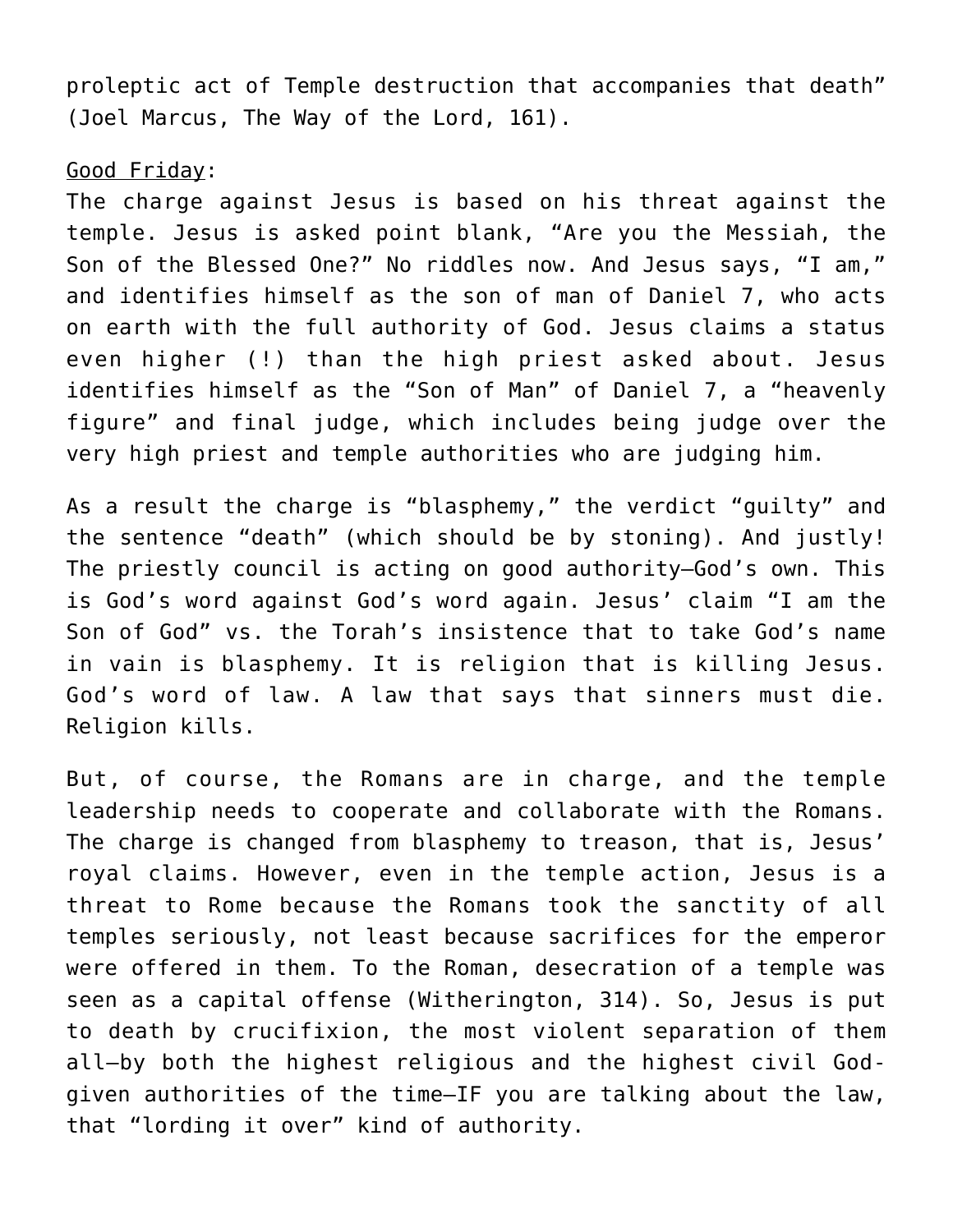Jesus is mocked as king, and the public inscription of the charge against him is "The King of the Jews," which is ironic because Jesus IS the king of the Jews and our king too. Jesus lets out a loud cry, "My God, my God, why have you forsaken me?" Our cry so often. This is the very wonder of the cross. At this moment that Jesus is the farthest from God, God is the closest to us, where we are. We cannot explain it, only proclaim it.

Jesus gives out a loud cry and breathes his last (which Fred Danker insists is one last great cry of exorcism). The temple curtain is torn in two, from top to bottom: schizomenous again. The barrier between God and sinners is removed and it foreshadows the temple's destruction in ad 70. The Roman centurion in charge of the execution squad observes the way Jesus dies and is the first human to identify Jesus correctly: "Truly this man was God's Son," thus foreshadowing the faith of the gentiles who respond to the gospel of the crucified Christ.

#### Mark 16: Easter

There is the Sabbath (Saturday). And then very early on the first day of the week (the eighth day, the first day of new creation) when the sun/son had risen, the women go to the tomb and are greeted by a young man, dressed in white (a heavenly figure) who says, "Do not be alarmed; you are looking for Jesus of Nazareth, who was crucified. He has been raised; he is not here. But go, tell his disciples AND Peter that he is going ahead of you to Galilee [the place of positive ministry]); there you will see him, just as he told you." This is the last spoken word in Mark. God's last word. The final verdict of the Ultimate Judge on Jesus and those whom Jesus befriends and who follow the risen Christ to where he is—active in ministry/service.

"So they went out and fled from the tomb, for terror and amazement had seized them; and they said nothing to no one [a double negative!], for they were amazed."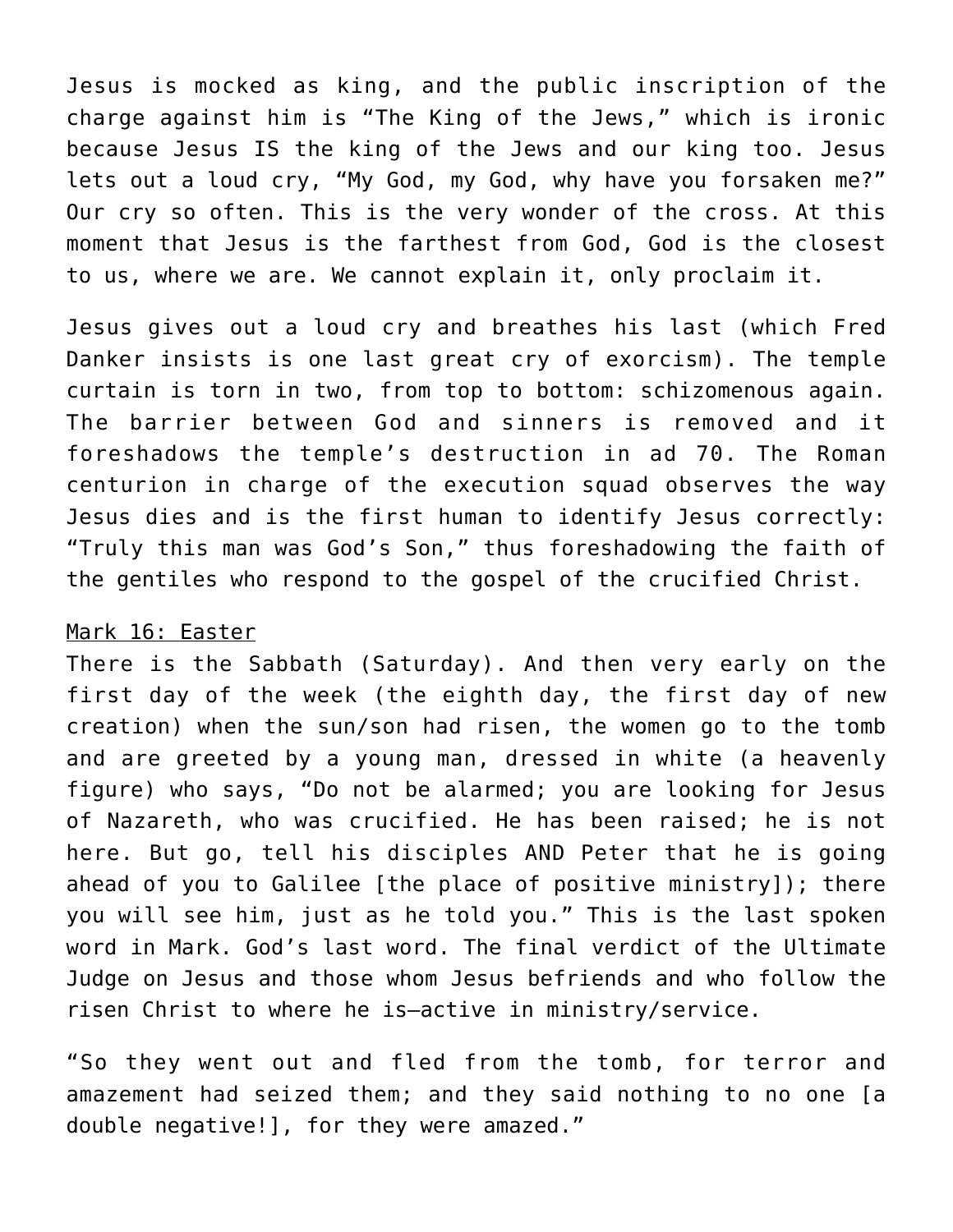And of course, as you know, the best manuscripts stop here at verse 8. And the other verses are obviously scribal attempts to correct the problem.

# Two Final Observations — Observation One

John Dominic Crossan has a marvelous quote: "To say that a dead man rises says something about our mortality. But to say that a crucified man rises from the dead says something about the system that put him to death."

By that Crossan means the imperial system. The resurrection of Jesus is a challenge to empire. And clearly, Crossan has America's own empire-building in his scope. America is the greatest post-industrial empire, he claims, just as Rome was the greatest pre-industrial empire. Only America is an empire of bases rather than one of nations.

But, Luther's great insight (shared and echoed by Crossan) is that that the system that puts Jesus to death is also God's system, witnessed to in the Scriptures. And so ultimately it is one word of God vs. another word of God. One kind of authority against another kind of authority. Law vs. Gospel. And those are two very different, contradictory words. Two very different kinds of authority, both from God. And it is very critical which one of those two words has the last word: the ultimate say. Because one way the blame falls on us and anyone who challenges the system. The other way the blame falls on Christ (the Servant—God's ransom—God's freeing event) and away from those whom Christ befriends and reclaims. For that is what ransoms do, they free people.

Law and Gospel are based on two very different authorities that are oppositional to one another. One is a "lording over" which always leads to tyranny and oppression even when done in the best of circumstances in the name of God. Religion kills. The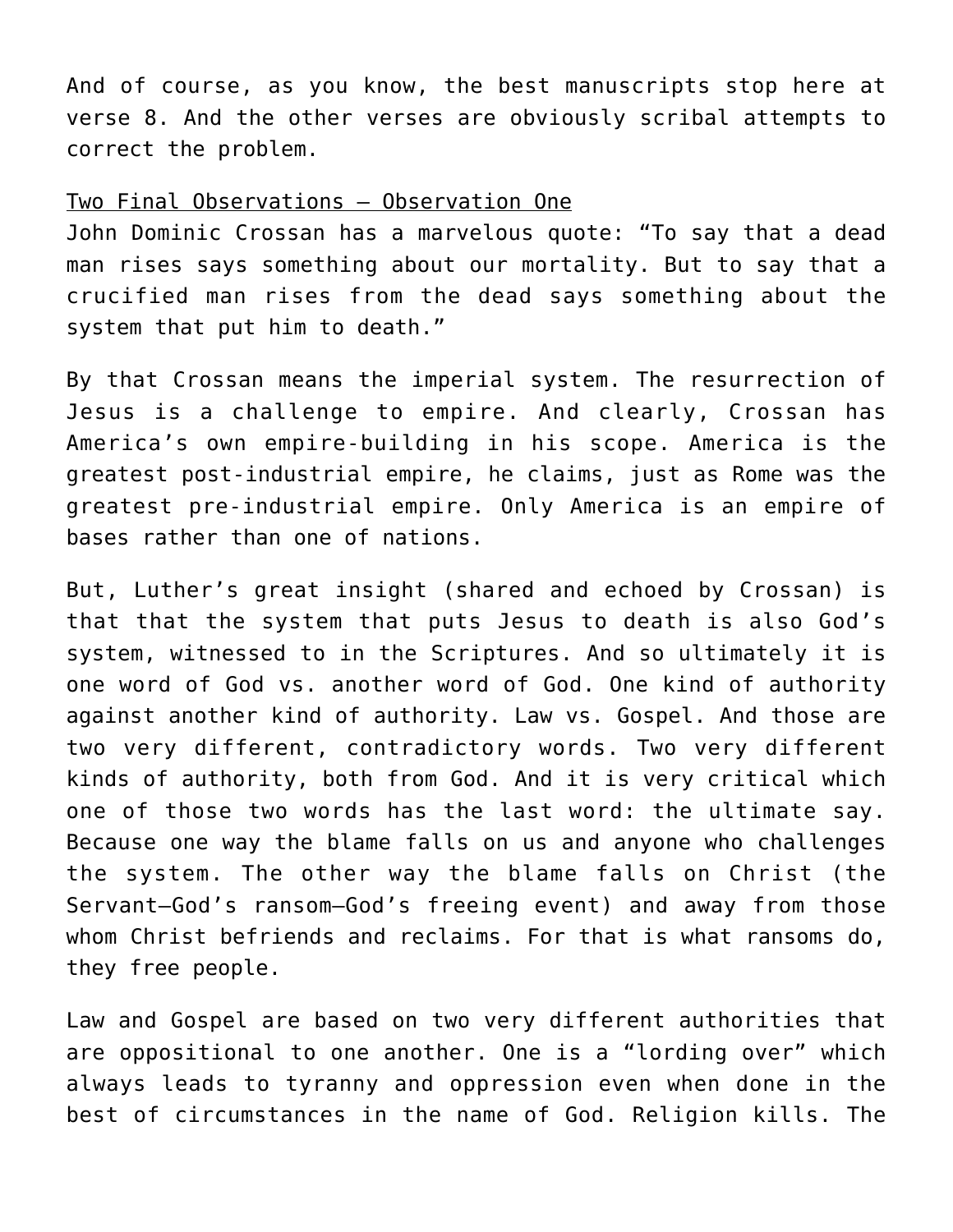other is a "lifting up" which always leads to love. And when tied into God's love for us in Christ, it is more powerful than anything else. It makes us alive together with all others. And it gives us that name which is greater than son or daughter: the name of servant/minister.

#### Observation Two — This story has no ending

This story has no ending, because it is still ongoing. The end has not been written yet. Every reader is challenged to continue the story in his or her own time. And so the questions are—

*Will we see? Will we hear the message of good news? Will we believe Jesus is who Jesus says he is and live accordingly? Will we engage in positive ministry? That ministry around the lake? Bridging violent, antagonistic cultures? Despite the resistance? Will we see that God is one and that if we do not recognize all as our neighbors (part of the same tribe) then it violates our most fundamental creed? Are we alert to apocalyptic disasters that our violent actions to rule over others bring upon ourselves as part of God's own righteous judgment? Will we resist the temptation to institutionalize and instead move on? Always move on? Will we speak up? Or will we say nothing to no one because we are afraid?*

The story doesn't end because it is continuing to be written in our own time. So, blessings as you continue to write the story in your own preaching this year. The year of Mark.

**A Partial List of Resources for Mark**